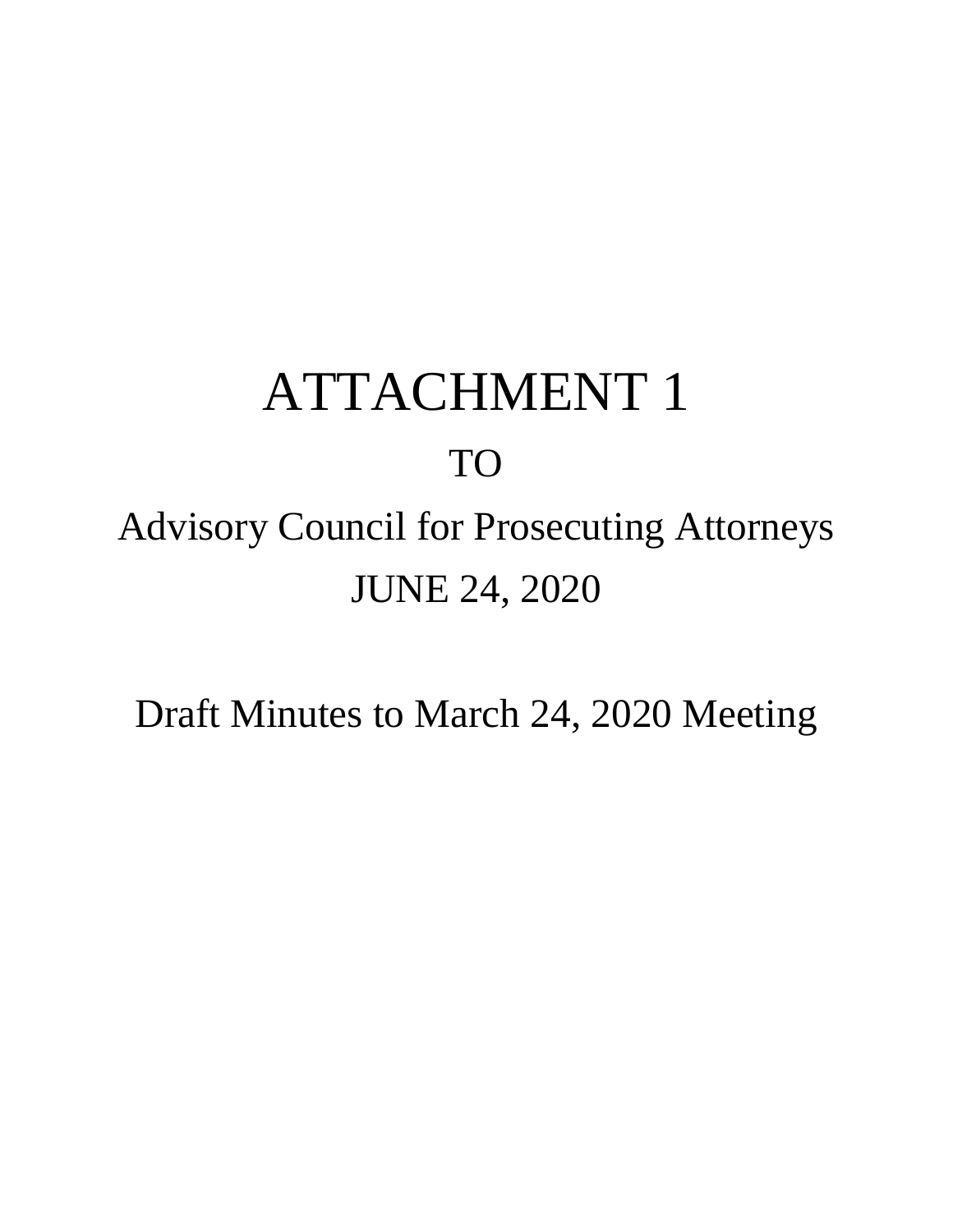

**STATE OF NEVADA ADVISORY COUNCIL FOR PROSECUTING ATTORNEYS 100 North Carson Street Carson City, Nevada 89701**

Theresa M. Haar, Special Assistant Attorney General aginfo@ag.nv.gov 702-486-3420

# **DRAFT MEETING MINUTES**

**Organization: Advisory Council for Prosecuting Attorneys**

**Date and Time of Meeting: March 24, 2020 ● 11:00 a.m.**

**Place of Meeting:** Telephonic Conference Call **Number:** 605-313-5111 **Access code:** 468822

Members of the public wishing to attend in person may do so at:

Attorney General's Office Executive Conference Room 100 N. Carson Street Carson City, Nevada

**Members Present:**

Aaron D. Ford, Attorney General, Chair Theresa Haar, Special Assistant Attorney General, Executive Director Christopher Hicks, Washoe County District Attorney Karl Hall, Reno City Attorney Robert Sweetin, Mesquite City Attorney

1. **Call to Order and Roll Call**.

#### 2. **Public Comment.**

Public comment shall be limited to five (5) minutes per person. Action may not be taken on any matter brought up under this agenda item, until scheduled on the agenda of a future meeting for possible action.

None

Attorney General's Office Sawyer Building, Room 4500 555 E. Washington Avenue Las Vegas, Nevada

**Guests Present:** Anela Kaheaku, Attorney General's Office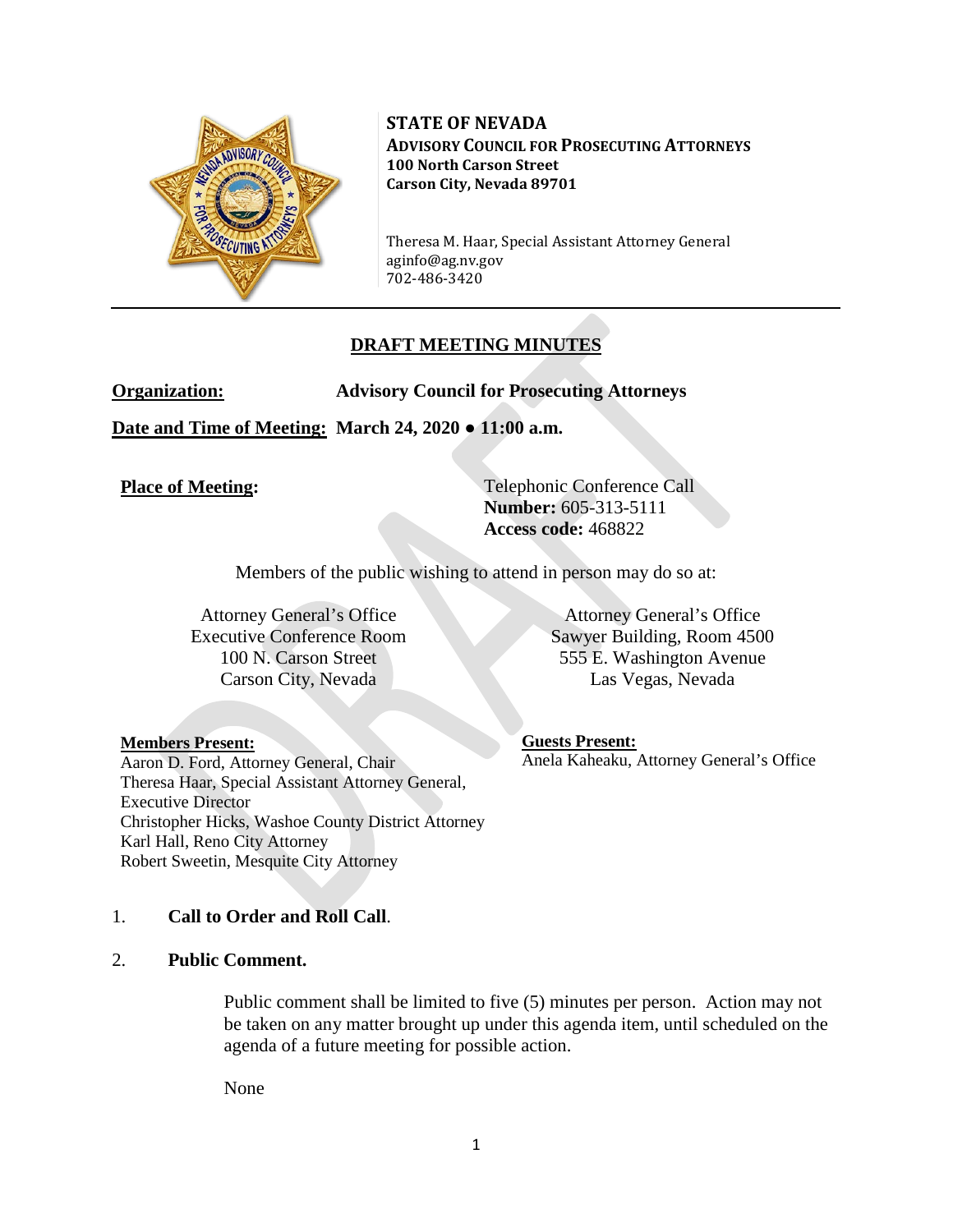3. **Approval of minutes of December 13, 2019 meeting. (For possible action).** (Attachment One (1) – Minutes from December 13, 2019 Meeting).

Robert Sweetin moved to approve the minutes of the December 13, 2019 meeting and Christopher Hi seconded the motion, with no opposition, the minutes were approved.

4. **Discussion of 2021 Legislative Session BDRs. (For discussion and possible action).** Bill Draft Requests for the 2021 Legislative Session are due to the Legislative Counsel Bureau by September 1, 2020.

AG Ford states that the Bill Draft Requests for 2021 are due to the by LCB 9/1/2020. He extends an offer to the Committee and others to see if there are any ideas that the AGO may help with relative to submitting BDR Requests.

SAAG Haar states that the deadline for the AGO to put forward a BDR Requests is May 1, 2020 but that date is flexible and is a preliminary date if the AGO is going to be the one actually putting forward the BDR that is being requested, we ask that the actual request be done by May.

AG Ford asks if there any current thoughts on BDR requests.

DA Hicks states that Jenny Noble and John Jones have been in communications and they have been touch with the AGO and they are looking at different things right now, no specifics right now but look forward to sharing it with the AGO.

SAAG Haar states that she has been in communication with Jenny Noble and she will have some comments on this item. She is trying to get through to the conference call.

AG Ford states that this issue can be revisited if Ms. Noble gets through and then asks if there is anyone else who has a comment on this.

City Attorney Sweetin has been talking with other City Attorneys down in the South regarding amendments related jury trials for domestic violence cases and things of that nature. They will be talking to John and Jenny at some point and utilize their services.

AG Ford asks if there is anyone who has a conflict with the May  $1<sup>st</sup>$  date as the date to get the BDR requests. This issue to be revisited when Ms. Nobel is able to participate in the conference call. DA Hicks states that he has just gotten word from Ms. Nobel that she unable to get through to the conference call but certainly by May  $1<sup>st</sup>$  they will be able to supply more information on it.

(AG Ford returns to this topic from post Anderson below to include City Attorney Nobel who just joined the meeting.)

City Attorney Nobel states that they have heard from their investigators and law enforcement about the difficulty in certain cases, involving sex trafficking and having the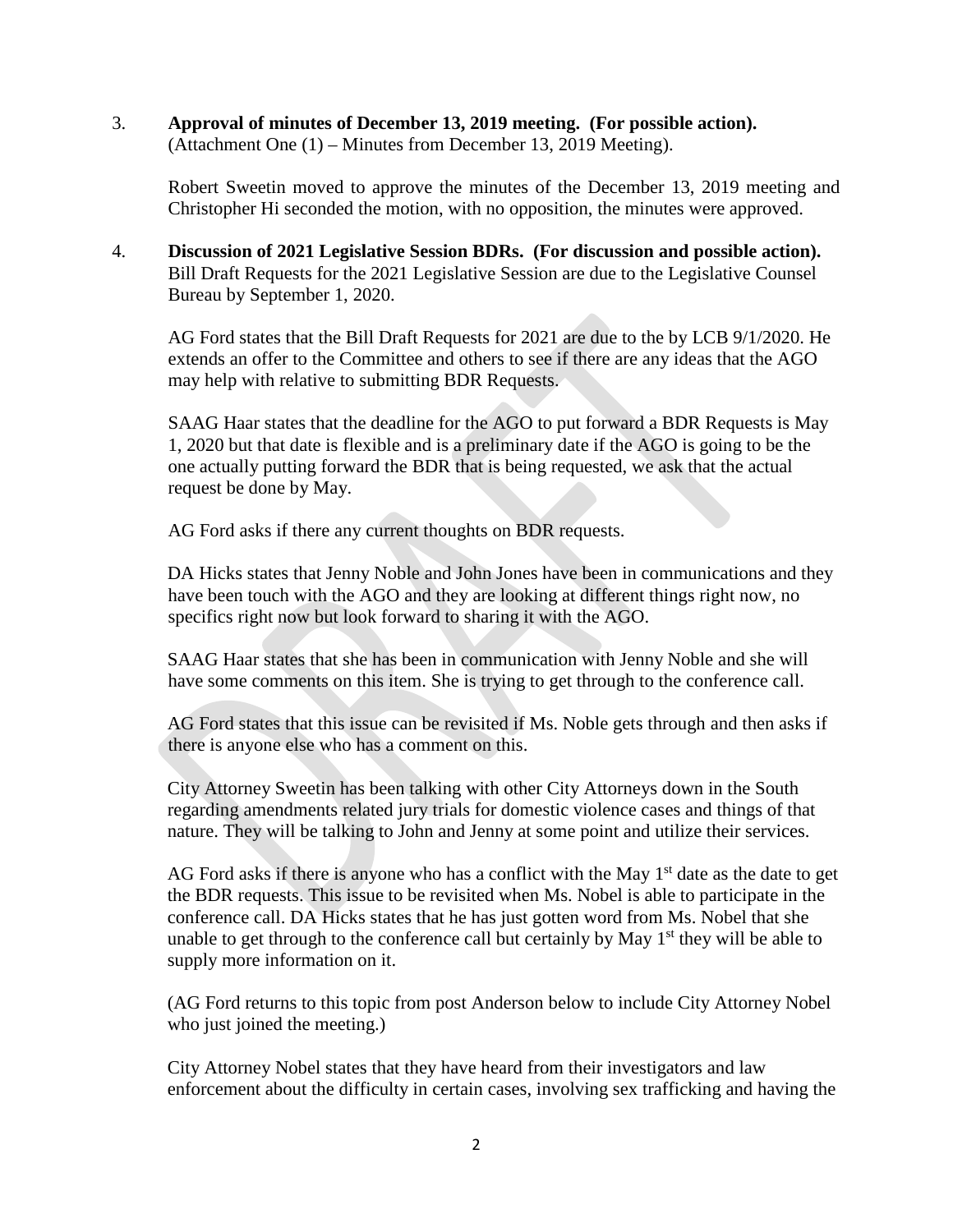victim testify, which is always a problem. One idea that one of the investigators had is to increase the penalties for dissuading or intimidating the witness if their a underage victim of sex trafficking. That is an idea that we have that we can get to the AGO.

AGO ford states that he would be happy to receive that and take a look at it.

### 5. **Discussion of domestic battery prosecutions post-***Andersen***. (For discussion and possible action).**

Discussion of how jurisdictions are responding to the jury trial requirement of the *Andersen* decision, including discussion of number of new DV cases that have been filed, how many jury trials have taken place, and the outcome of those trials.

AG Ford asks for updated information regarding post Anderson decision. He understands that there have been some trials or at least getting them scheduled. Some may be have been pushed back due to the Corona Virus issue. He asks if anyone has any insight on this matter that they can share at this point.

DA Hicks states that their Justice Courts are prepared but they have not held a misdemeanor domestic jury trial yet. A few had been set but were continued for various reasons and now due to the issues our Country is facing there's none set in the immediate future.

City Attorney Sweetin states that his update is almost identical but believes that they are the only jurisdiction in Southern Nevada, City Attorney wise, that are going to do the jury trials. They were supposed to have a trial today, his very first one and the rest have settled. Due to the current situation it was continued. They have not actually done one yet, they have coordinated with Clark County Courts on utilizes their jury services, which has been great. They had two that had been previously scheduled, the day before trial they were supposed to start, they decided to plead guilty. They have 9 that are scheduled out in the next two to three months.

AGO Ford states that it's great to hear that they are utilizing Clark County Courts.

DA Nobel joins the conference.

AGO asks if there are any other comments regarding post Anderson before going back to item #4 BDR requests.

City Attorney Hall states that they have had the same experience as other jurisdictions. They had 20 set but they had mandatory pretrial and they resolved short of trial and everything has been continued.

AGO states that he believes that everyone has been heard from on this matter.